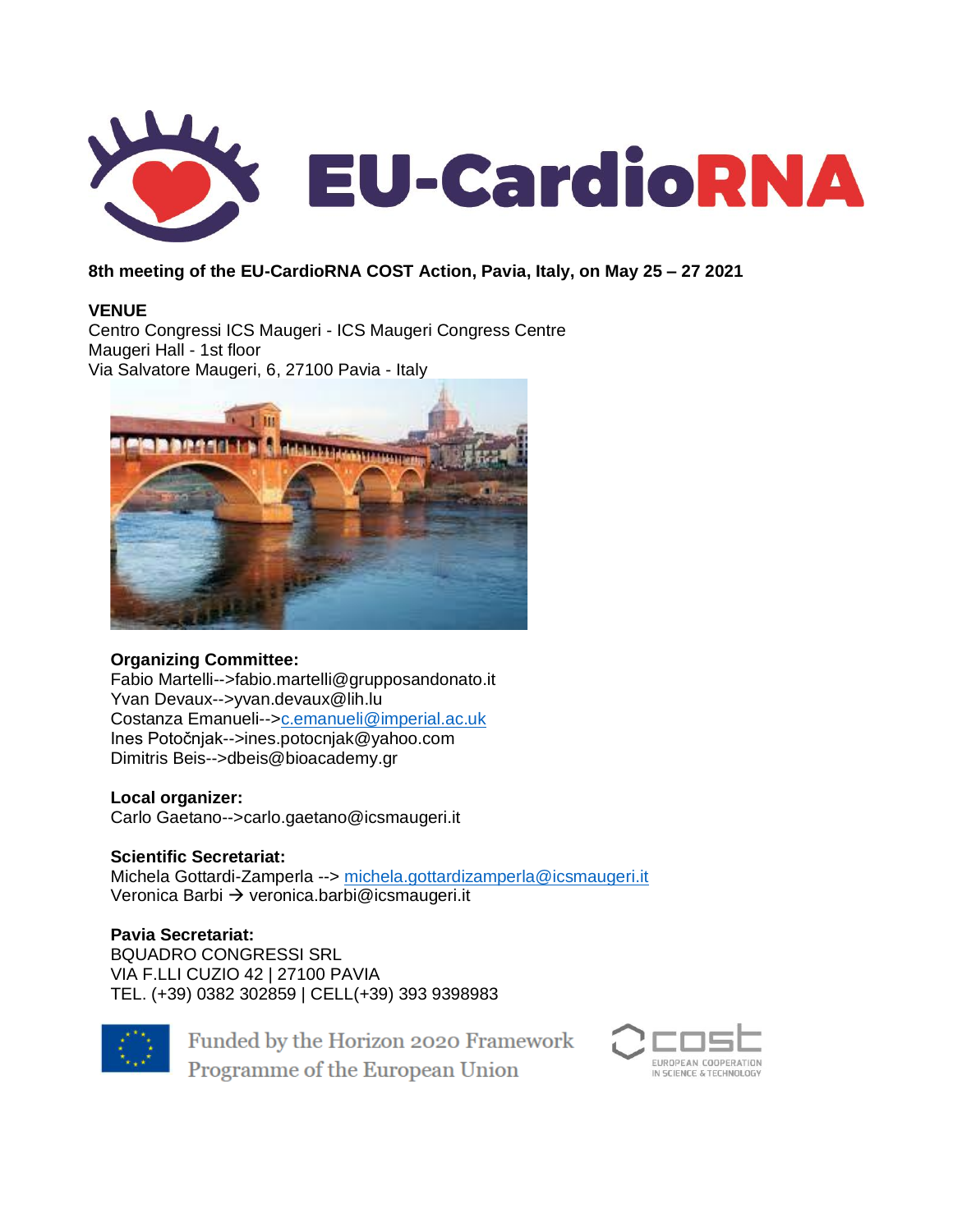# **First day, Wednesday May 25**

| Morning<br>MC meeting |                                                        |                                             |                                           |                                                       |  |  |
|-----------------------|--------------------------------------------------------|---------------------------------------------|-------------------------------------------|-------------------------------------------------------|--|--|
| duration              | <b>Starts</b><br>Type of talk/activity<br>participants |                                             |                                           |                                                       |  |  |
| 90                    | 09:30                                                  | MC meeting                                  | Only MC members                           |                                                       |  |  |
|                       |                                                        |                                             |                                           |                                                       |  |  |
|                       |                                                        | 8th meeting of the EU-CardioRNA COST Action |                                           |                                                       |  |  |
| duration              | <b>Starts</b>                                          | Type of talk/activity                       | speaker                                   | <b>Title</b>                                          |  |  |
| 10                    | 11:00                                                  | welcome                                     | <b>Walter Ricciardi</b>                   |                                                       |  |  |
| 20                    | 11:10                                                  | introduction                                | Yvan/Carlo/Fabio                          |                                                       |  |  |
| 10                    | 11:30                                                  | WG1 update                                  | Fabio Martelli                            |                                                       |  |  |
| 10                    | 11:40                                                  | WG2 update                                  | Torp<br>Louise<br>Dalgaard                |                                                       |  |  |
| 10                    | 11:50                                                  | WG3 update                                  | Monika Stoll                              |                                                       |  |  |
| 10                    | 12:00                                                  | WG4 update                                  | Emma Robinson<br>(remote<br>presentation) |                                                       |  |  |
|                       | <b>Session title</b>                                   | <b>Introductory lecture</b>                 |                                           | <b>Chair: Carlo Gaetano</b>                           |  |  |
| 50                    | 12:10                                                  | <b>Introductory lecture</b>                 | Silvia Priori                             | <b>RNA</b><br>therapy<br>cardiac<br>for<br>arrhythmia |  |  |
| 90                    | 13:00                                                  | Light<br>lunch<br>and<br>interactions       |                                           |                                                       |  |  |

### Afternoon

|          | <b>Session</b><br>title | CardioRNA: past and<br>future activities |                                                                 | <b>Chairs: Fabio Martelli</b><br><b>Louise Torp Dalgaard</b>            |
|----------|-------------------------|------------------------------------------|-----------------------------------------------------------------|-------------------------------------------------------------------------|
| duration | <b>Starts</b>           | Type of talk/activity                    | speaker                                                         | title                                                                   |
| 15       | 14:30                   | <b>Short talk</b>                        | <b>Dimitris</b><br>Kardassis<br>&<br>Louise<br>Torp<br>Dalgaard | cardioRNA<br>on the<br>Reports<br>training activities                   |
| 15       | 14:45                   | <b>Short talk</b>                        | Kyriacos<br><b>Felekkis</b><br>&<br>Christos<br>Papaneophytou   | cardioRNA:<br><b>Next</b><br>stop for<br>University of Nicosia, Cyprus? |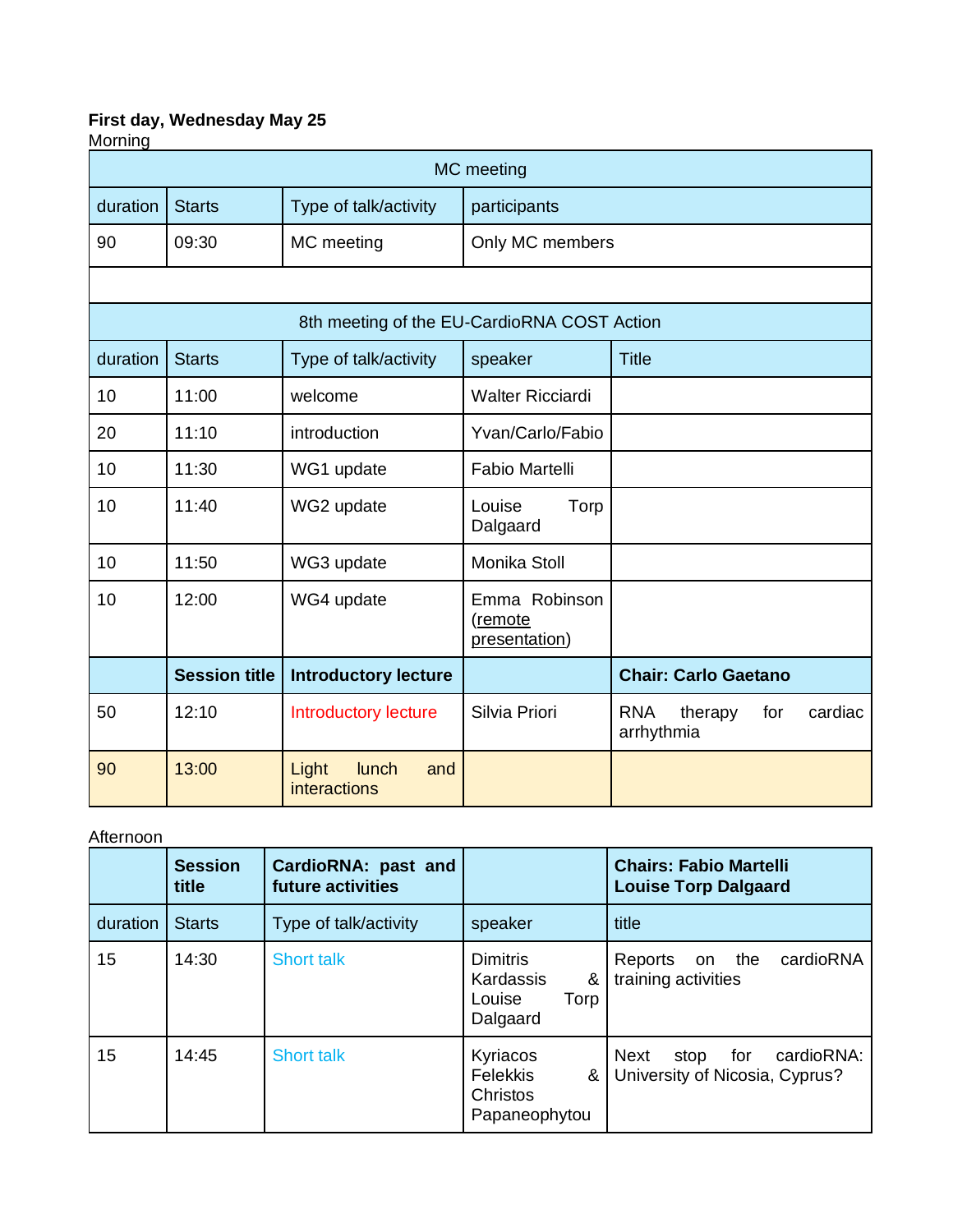| 10       | 15:00                   | <b>Short talk</b>                                        | Bogdan Preda                           | New initiatives from the ECIs                                                                                                                        |
|----------|-------------------------|----------------------------------------------------------|----------------------------------------|------------------------------------------------------------------------------------------------------------------------------------------------------|
|          | <b>Session</b><br>title | <b>Molecular</b><br>mechanisms of CVD I                  |                                        | <b>Chairs: Fabio Martelli</b><br><b>Louise Torp Dalgaard</b>                                                                                         |
| duration | <b>Starts</b>           | Type of talk/activity                                    | speaker                                | title                                                                                                                                                |
| 30       | 15:10                   | <b>Invited talk</b>                                      | Francesco<br>Paneni                    | Epigenetics of cardiometabolic<br>dysfunction                                                                                                        |
| 30       | 15:40                   | <b>Invited talk</b>                                      | Lars<br>Maegdefessel                   | LncRNAs in atherosclerosis                                                                                                                           |
| 50       | 16:10                   | Lecture                                                  | Gianluigi<br>Condorelli                | Epigenetics and<br><b>IncRNAs</b><br>in.<br>cardiac hypertrophy and failure:<br>a tight link                                                         |
| 30       | 17:00                   | <b>Coffee break</b>                                      |                                        |                                                                                                                                                      |
|          | <b>Session</b><br>title | <b>Emerging</b><br>therapeutics<br>&<br>cardioRNA events |                                        | <b>Chairs: Yvan Devaux</b><br><b>Thierry Pedrazzini</b>                                                                                              |
| duration | <b>Starts</b>           | Type of talk/activity                                    | speaker                                | title                                                                                                                                                |
| 30       |                         |                                                          |                                        |                                                                                                                                                      |
|          | 17:30                   | <b>Invited talk</b>                                      | Daniel Blessing                        | Reprogramming the Regulatory<br>Genomes<br>$RNA -$<br>Targeting<br>disease causing cell-states in the<br>right place, time & way                     |
| 30       | 18:00                   | <b>Invited talk</b>                                      | <b>Yael Nossent</b>                    | Methodological considerations of<br>epitranscriptomic research                                                                                       |
| 15       | 18:30                   | <b>Short talk</b>                                        | <b>Bilge</b><br><b>TUNA</b><br>GÜVENÇ' | <b>Targeted Delivery of Atorvastatin</b><br>Gated<br>Aptamer<br><b>Silica</b><br>by<br>Nanoparticles in Atherosclerosis<br><b>Cell Culture Model</b> |

## **Second day, Thursday May 26**

Morning

|          | <b>Session</b><br>title | <b>Molecular</b><br>mechanisms of CVD<br>Ш |                  | <b>Chairs: Susana Novella</b><br><b>Morten Høydal</b> |
|----------|-------------------------|--------------------------------------------|------------------|-------------------------------------------------------|
| duration | <b>Starts</b>           | Type of talk/activity                      | speaker          | title                                                 |
| l 10     | 9:00                    | Introduction                               | Yvan/Carlo/Fabio |                                                       |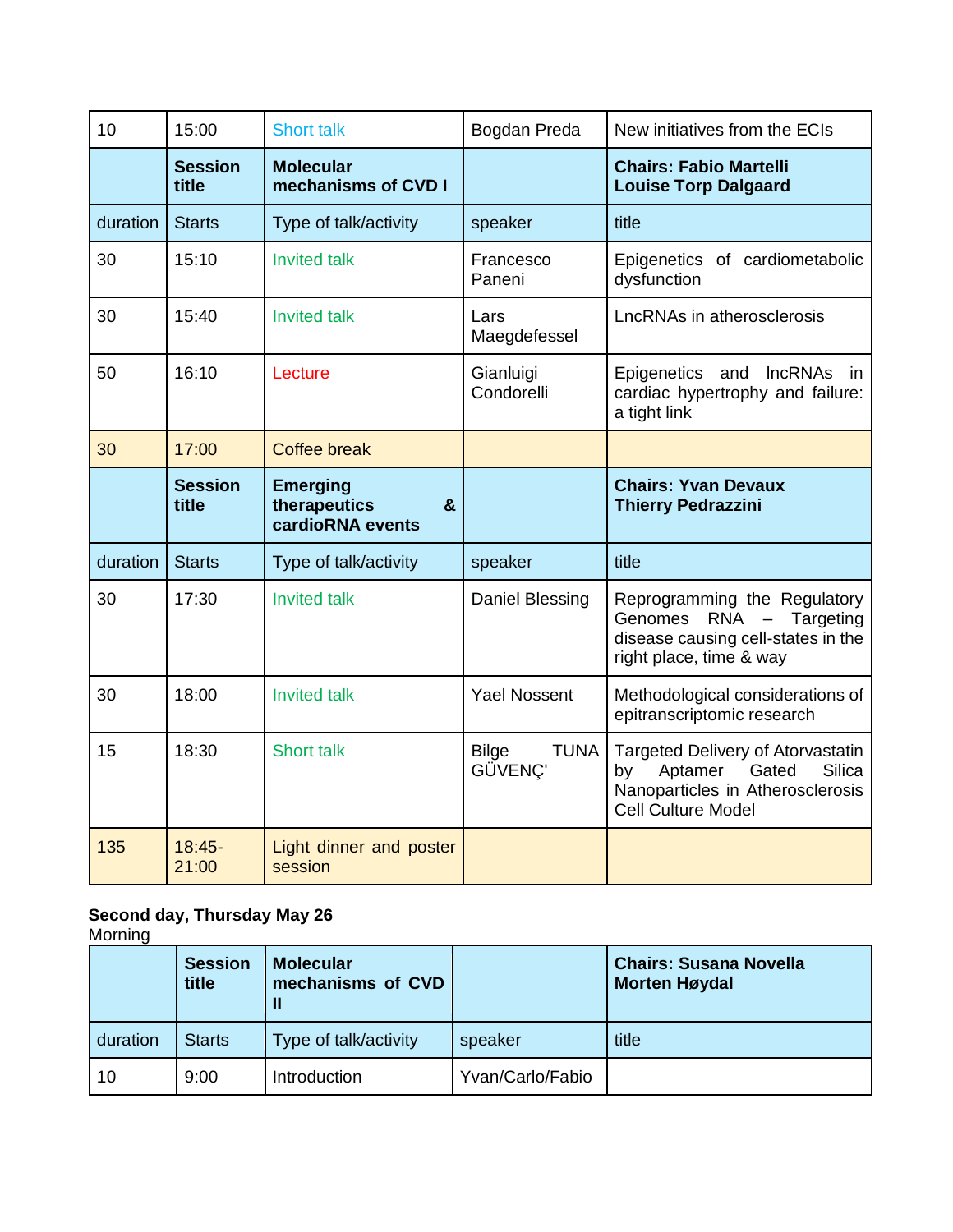| 50 | 9:10  | Lecture                                               | Giancarlo Forte                                                     | 0f<br>Transcriptomics<br>mechanosensing in the heart                                                                               |
|----|-------|-------------------------------------------------------|---------------------------------------------------------------------|------------------------------------------------------------------------------------------------------------------------------------|
| 30 | 10:00 | Local host talk                                       | Carlo Gaetano                                                       | <b>DNA</b><br>methylation<br>analysis<br>defines<br>cardiac<br>specific<br>a<br>bioblock                                           |
| 15 | 10:30 | <b>Short talk</b>                                     | Germana<br>Zaccagnini                                               | Role of hypoxia-induced miR210<br>in inflammation and fibrosis                                                                     |
| 15 | 10:45 | <b>Short talk</b>                                     | George Kararigas                                                    | Gender and CVD                                                                                                                     |
| 30 | 11:00 | <b>Coffee break</b>                                   |                                                                     |                                                                                                                                    |
| 90 | 11:30 | Parallel round tables<br>pre-registration<br>required | $RT1$ :<br>Dimitra<br>Dafou<br>RT2: Miron Sopic<br>RT3: Amela Jusic | RT1:<br>heart/brain<br>epitranscriptomics<br>$RT2$ :<br>Transcriptomics<br>of<br>atherosclerosis<br><b>RT3: Mitochondrial RNAs</b> |
| 90 | 13:00 | Light<br>lunch<br>and<br>interaction                  |                                                                     |                                                                                                                                    |

### Afternoon

|          | <b>Session</b><br>title | <b>Communication</b><br>and<br>dissemination<br>strategies |                 | <b>Chair: Ines Potočnjak</b>                                                        |
|----------|-------------------------|------------------------------------------------------------|-----------------|-------------------------------------------------------------------------------------|
| duration | <b>Starts</b>           | Type of talk/activity                                      | speaker         | title                                                                               |
| 60       | 14:30                   | Lecture                                                    | George Valiotis | Trust and citizen's empowerment<br>in scientific communication and<br>dissemination |
|          | 15:30-22                | Social<br>activity<br>and<br>dinner                        |                 | Guided tour of Pavia, aperitif and<br>pizza                                         |
|          |                         |                                                            |                 |                                                                                     |

### **Third day, Friday May 27**

Morning

|          | <b>Session</b><br>title | <b>Computational</b><br>biology |                  | <b>Monika Stoll</b><br>David de Gonzalo Calvo |
|----------|-------------------------|---------------------------------|------------------|-----------------------------------------------|
| duration | <b>Starts</b>           | Type of talk/activity           | speaker          | title                                         |
| 10       | 9:00                    | <b>Introduction</b>             | Yvan/Carlo/Fabio |                                               |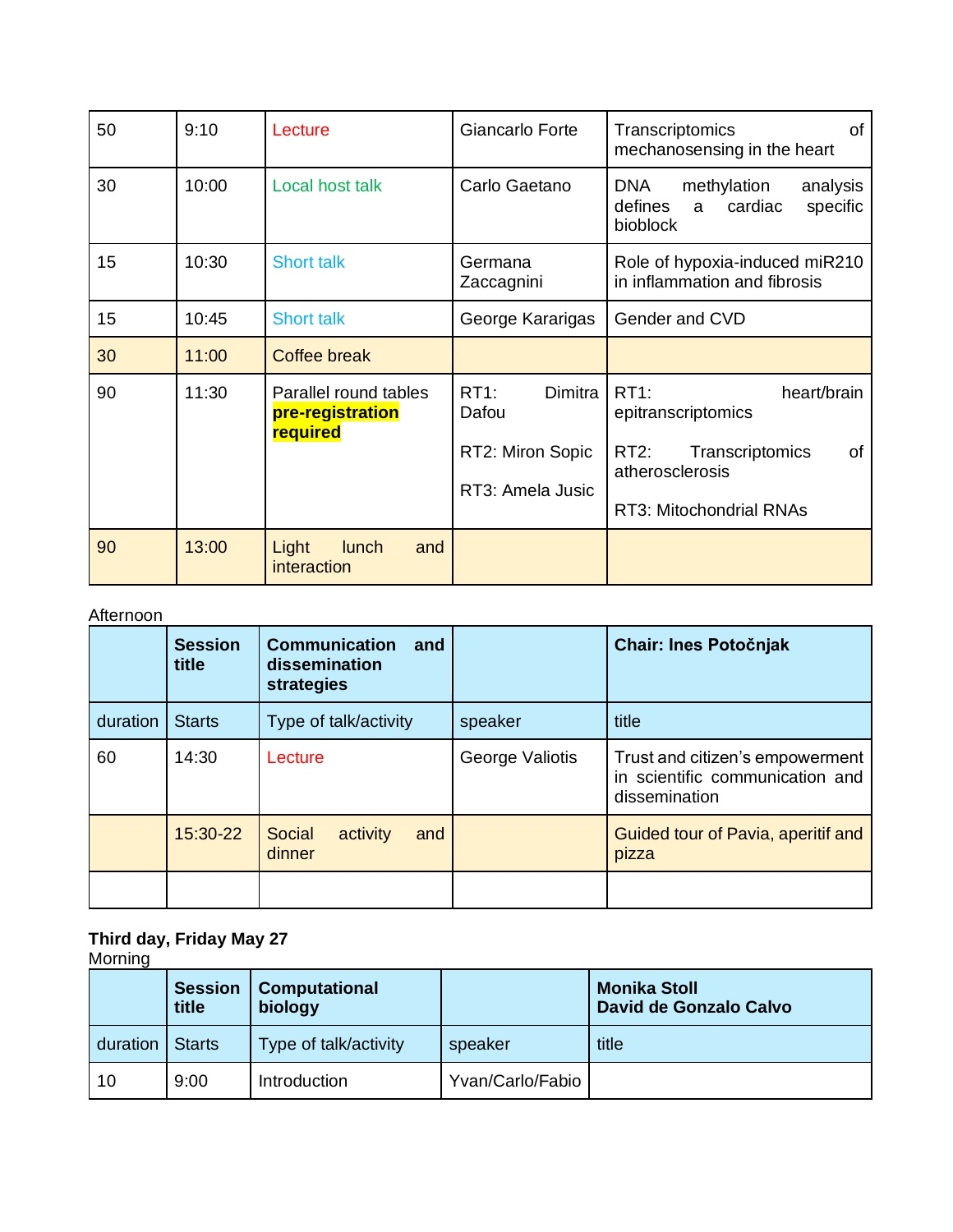| 30 | 9:10                    | <b>Invited talk</b>                                                             | Christoph<br><b>Dieterich</b>                       | Machine<br>learning/deep<br>learning<br>methods in cardiovascular disease                                                               |
|----|-------------------------|---------------------------------------------------------------------------------|-----------------------------------------------------|-----------------------------------------------------------------------------------------------------------------------------------------|
| 30 | 9:40                    | <b>Invited talk</b>                                                             | Artemis<br>Hatzigeorgiou                            | In silico miRNA target prediction<br>function<br>analysis<br>using<br>and<br>machine learning                                           |
| 30 | 10:10                   | <b>Invited talk</b>                                                             | Kanita<br>Karaduzovic-<br>Hadziabdic &<br>Bence Agg | Updates on the EU CARDIORNA<br>cohort inventory web site                                                                                |
| 30 | 10:40                   | <b>Coffee break</b>                                                             |                                                     |                                                                                                                                         |
|    | <b>Session</b><br>title | <b>Molecular</b><br>mechanisms of CVD<br>Ш<br><b>Farewell</b><br>and<br>lecture |                                                     | <b>Dimitris Beis</b><br><b>Costanza Emanueli</b>                                                                                        |
| 15 | 11:10                   | <b>Short talk</b>                                                               | <b>Blanche Schroen</b>                              | Platelet functions in HFpEF                                                                                                             |
| 10 | 11:25                   | <b>STSM</b> recipient report                                                    | Marta Furtado                                       | Alternative<br>splicing<br>in<br>cardiac<br>disease: an analysis of splicing<br>events in a rat model of acute<br>myocardial infarction |
| 10 | 11:35                   | <b>STSM</b> recipient report                                                    | Teodora<br><b>Barbalata</b>                         | Analysis of long non-coding RNAs<br>(LIPCAR) distribution in human<br>blood compartments                                                |
| 15 | 11:45                   | <b>STSM</b><br>2x<br>recipient<br>report                                        | Miguel Lino                                         | Engineered extracellular vesicles<br>targeting the ischemic myocardium                                                                  |
| 15 | 12:00                   | <b>STSM</b><br>2x<br>recipient<br>remote<br>report,<br>presentation             | Roman<br>Tikhomirov                                 | miRNA-27b-5p-induces<br>human<br>cardiac fibroblasts differentiation<br>into myofibroblasts by targeting<br>EGLN1 in vitro              |
| 50 | 12:15                   | <b>Farewell lecture</b>                                                         | Barbara Casadei                                     | Fortune sides with those who dare                                                                                                       |
| 15 | 13:05                   | Best poster awards +<br>Conclusions                                             | Yvan/Carlo/Fabio                                    |                                                                                                                                         |
|    | 13:20                   | Lunch box                                                                       |                                                     |                                                                                                                                         |

### **NOTES:**

### **Presentations**

50 min time slots: 35 min presentation, 15 min speaker introduction & discussion 30 min time slots: 20 min presentation, 10 min speaker introduction & discussion 15 min time slots: 10 min presentation, 5 min speaker introduction & discussion 10 min time slots: 5 min presentation, 5 min speaker introduction & discussion

### **Parallel round tables.**